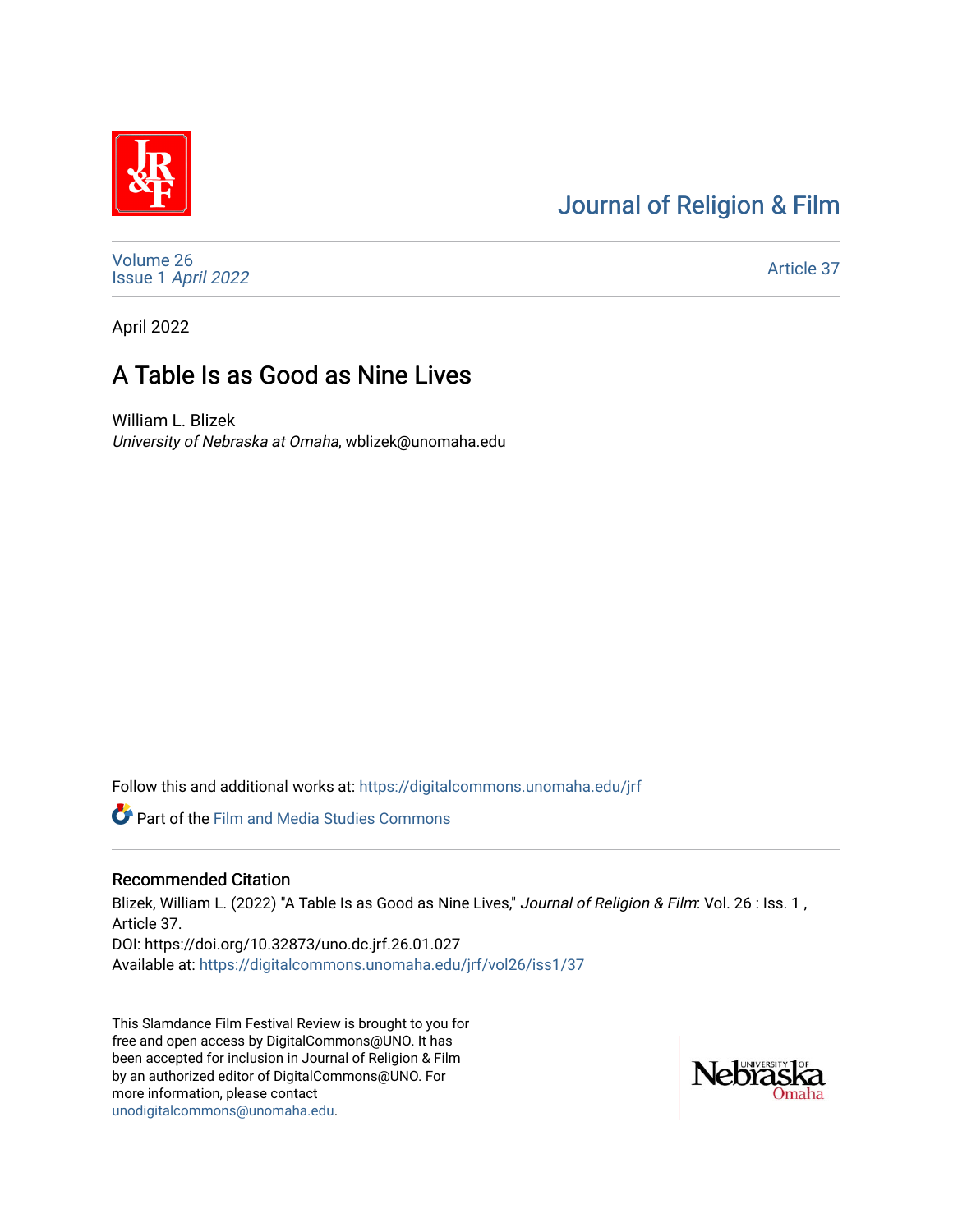## A Table Is as Good as Nine Lives

## Abstract

This is a review of the short film, A Table Is as Good as Nine Lives (2022), directed by Christina Leonardi.

### Creative Commons License



This work is licensed under a [Creative Commons Attribution 4.0 License](https://creativecommons.org/licenses/by/4.0/).

#### Author Notes

William Blizek is the Founding Editor of the Journal of Religion and Film and is Emeritus Professor of Philosophy and Religion at the University of Nebraska-Omaha. He is also the editor of the Continuum Companion to Religion and Film (2009).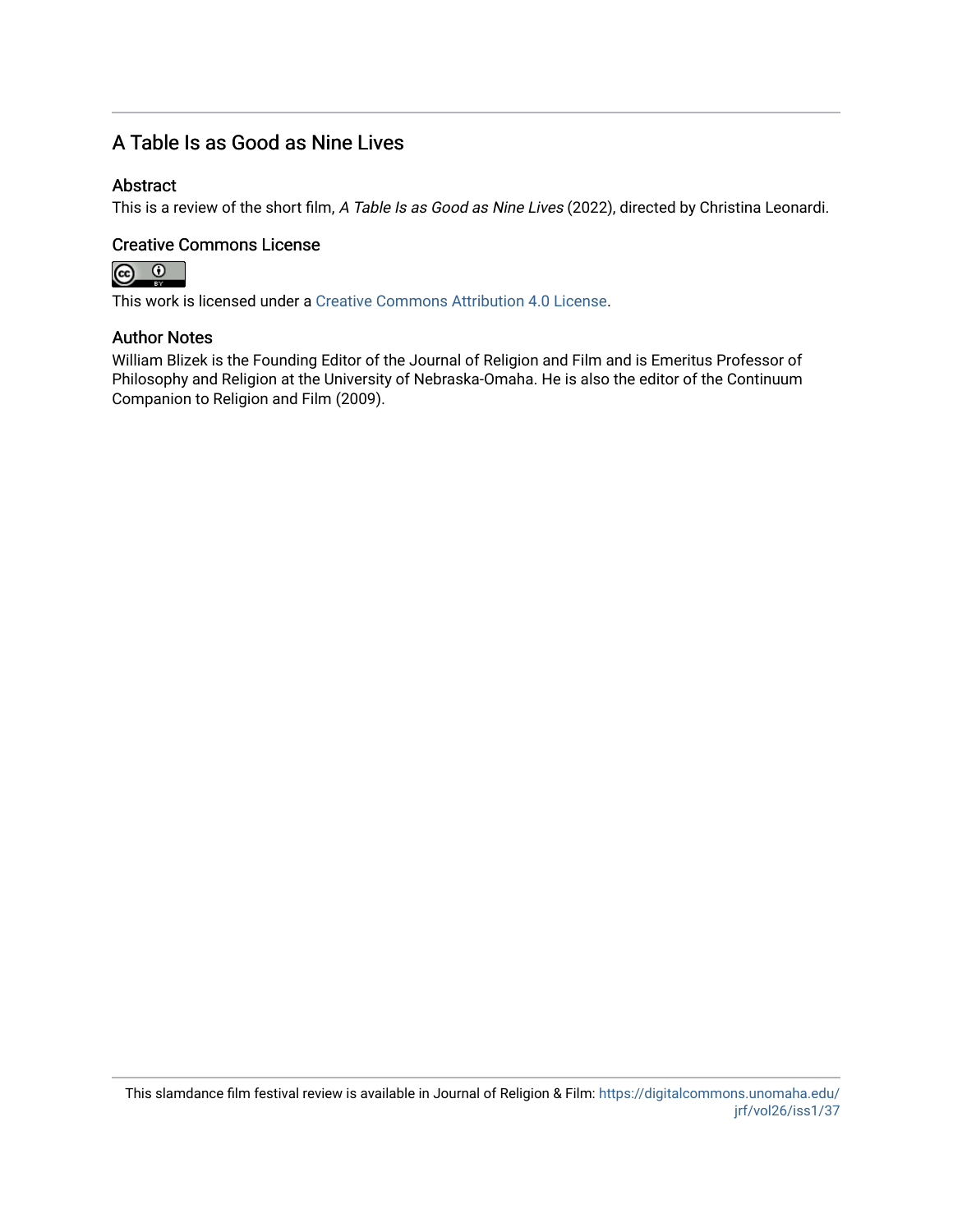

**A Table is as Good as Nine Lives (2022), dir. Christina Leonardi**

This short film is about life and death and the importance of family. This is a family that comes together at the table every Sunday afternoon for a favorite meal. And it is the family that matters. It is the family that gives life its value, gives life its purpose, gives life its meaning. One woman says that she can just listen to family members talk about their shared past, the things they are doing in the present, and their hopes for the future. This is the joy of living. We see members of the family as they go about their business. It's nothing fancy or exotic. It is pretty mundane, but it is what matters. This family table represents what is good in life, what is important in life.

With regard to nine lives, one member of the family says that he is not afraid of dying. He does fear getting there, but not death itself. He is conscious of time but accepts it. Another family member says that she doesn't fear death at all. "If it's my time, it's my time. It's been a great